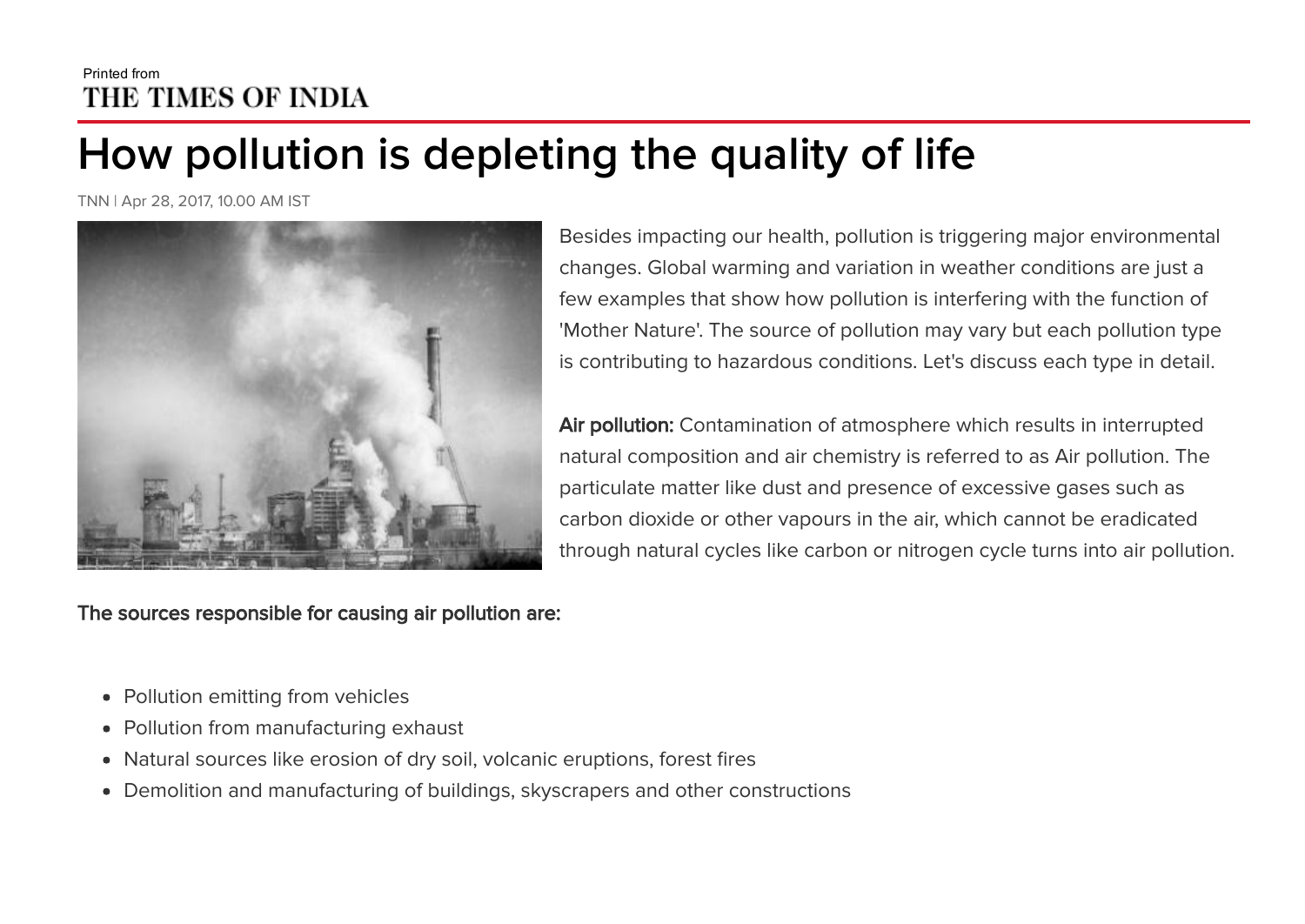Air pollution results in smog, depletion of crops due to absence of adequate oxygen and acid rain. It has been noticed that increasing air pollution is also causing health conditions like asthma and higher cases of breathing issues. Moreover, the main cause of global warming is air pollution.

Water pollution: Contamination of water due to chemical waste, particulates or bacterial matter which results in degrading the purity and quality of water is referred to as water pollution. All water bodies including oceans, lakes, rivers, sea, underground reservoirs get affected by water pollution. It affects the flow of water and it has been observed that water pollution is reducing the level of water from various water bodies.

#### The main causes of water pollution include:

- Deposit of residues in water due to erosion of soil
- Chemical wastes, littering and other waste products that get deposited in water bodies
- Soil pollution sweeping into water supplies
- Decay of organic material in water bodies

Water pollution is impacting the availability of drinking water. It is also adversely affecting the supply for irrigation, wildlife and water creatures.

Noise pollution: Increase in noise decibels, especially due to human activity, is referred to as noise pollution. Noise pollution disrupts the lifestyle in affected areas and extreme cases can even cause hearing impairment.

#### The main causes of noise pollution are:

• Road Traffic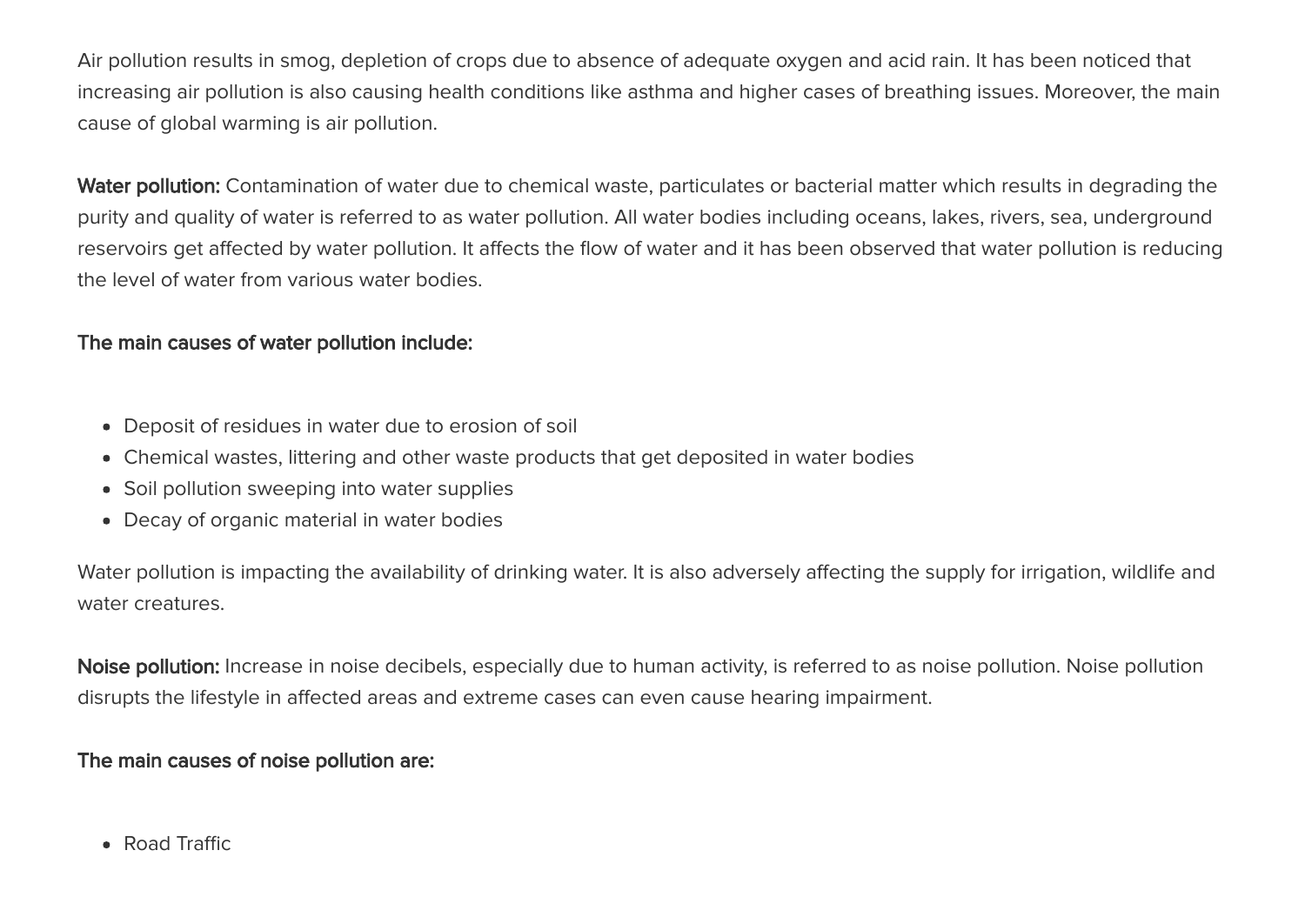- Air traffic
- Railways
- Honking of vehicles
- Manufacturing of industrial plants
- Construction or demolition
- Noise from fireworks
- Concerts

There are some sources of noise pollution that are temporary while there are many which are permanent. Noise pollution can cause loss of hearing, disturbed wildlife and degrading our lifestyle.

Soil pollution: Contamination of the soil that hinders the growth of natural products, imbalanced land that is utilized for cultivation, preserving wildlife and habitation is referred to as soil pollution.

## The main causes of soil pollution include:

- Harmful waste like polyethene bags
- Sewage spills
- Farming practices like using inorganic pesticides
- Strip mining
- Deforestation, and other destructive practices
- Household dumping and littering

Soil pollution leads to soil erosion, poor growth and reduced crop yields, diminishing different species, water and visual pollution and desertification.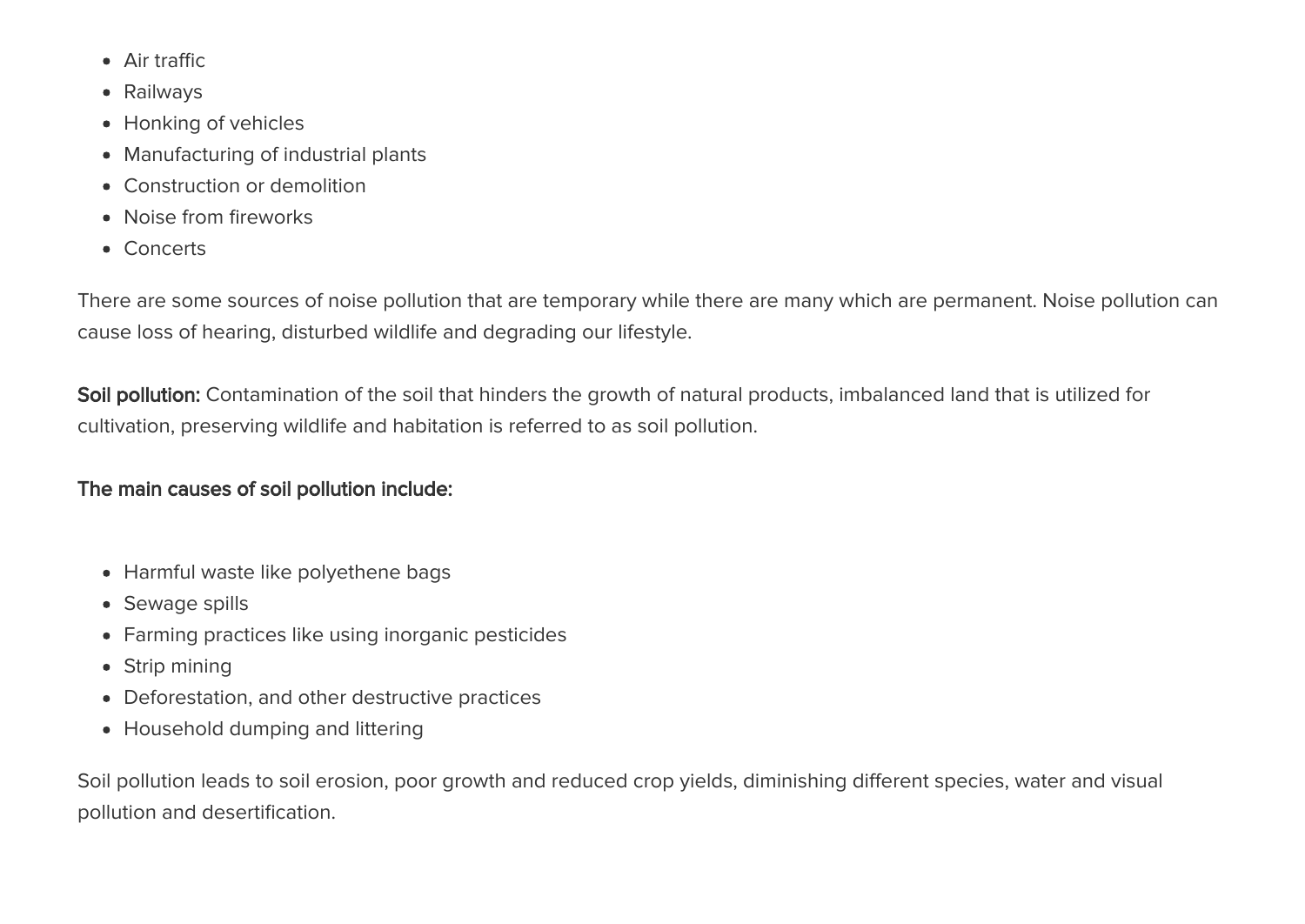Personal pollution: Contamination of our own body and lifestyle due to hazardous actions is referred to as personal pollution.

#### The main causes of personal pollution are:

- Smoking or drinking
- Drug abuse
- Emotional or physical abuse
- Poor living conditions

Personal pollution damages health conditions. It deteriorates mental stability and causes various health conditions. Your voluntary actions are mainly responsible for personal pollution. Positive attitude, eliminating hazardous activities like tobacco smoking and alcohol consumption can help in eradicating personal pollution.

Thermal pollution: Production of excessive heat that impacts surroundings over a longer duration of time is referred to as thermal pollution. While earth has its own thermal cycle, but human activities has led to generation of excessive heat in the environment. Mainly thermal pollution impacts surroundings near to its source. However, there are multiple sources that affect the larger geographical area.

#### Main causes of thermal pollution are as follows:

- Power plants
- Deforestation
- Increasing urban area
- Particulates in air that trap heat
- Loss of temperature moderating water supplies